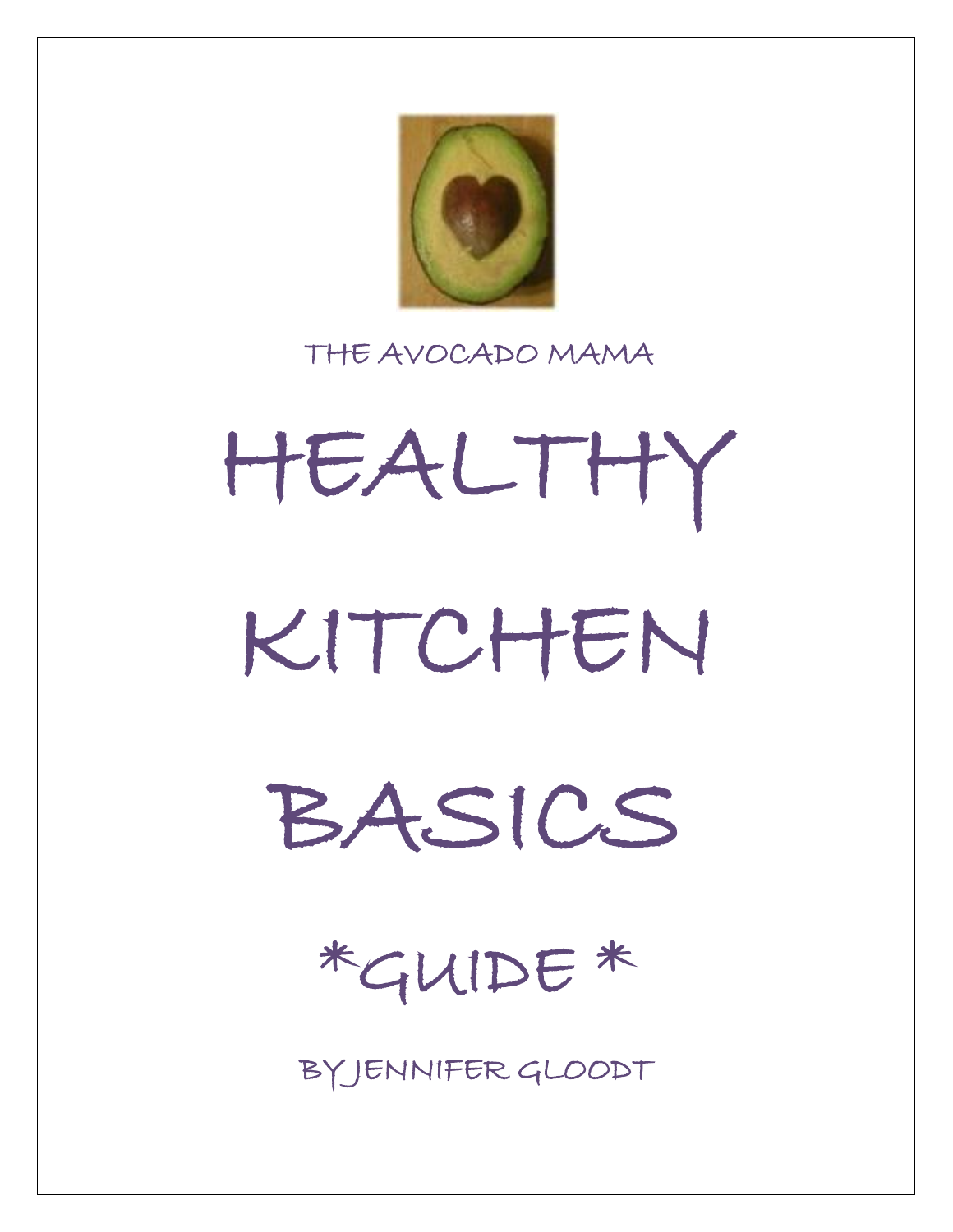# Stocking a Healthy Kitchen

In order to make healthy and interesting whole-food, plant-based meals, be sure to keep these staples on hand to keep you inspired.

Of course, your menu plan will change every week. There is no need to keep every one of these items in your kitchen at all times, but it is helpful to include most of these foods on a rotating basis.

#### Fruit and Vegetables:

Vegetables- especially: onions, garlic, cruciferous vegetables, leafy greens & mushrooms

(Cruciferous= Broccoli, cauliflower, cabbage, Brussels sprouts, bok choy, kale, and other leafy greens)

Leafy greens= kale, Swiss chard, bok choy, collards, dandelion, fresh herbs (cilantro, parsley, basil, dill, watercress, etc.)

Also: cucumbers, bell peppers, green onions, sweet potatoes, beets, carrots, radishes, and other more uncommon vegetables.

Fruit- look for ripe, in-season organic fruit: Apples, bananas, oranges, lemons, limes, stone-fruit (peaches, nectarines, plums, cherries), berries (strawberries, blueberries, raspberries, blackberries, etc.), mango, melon (watermelon, cantaloupe, honeydew, etc.), kiwi, and other more uncommon fruit.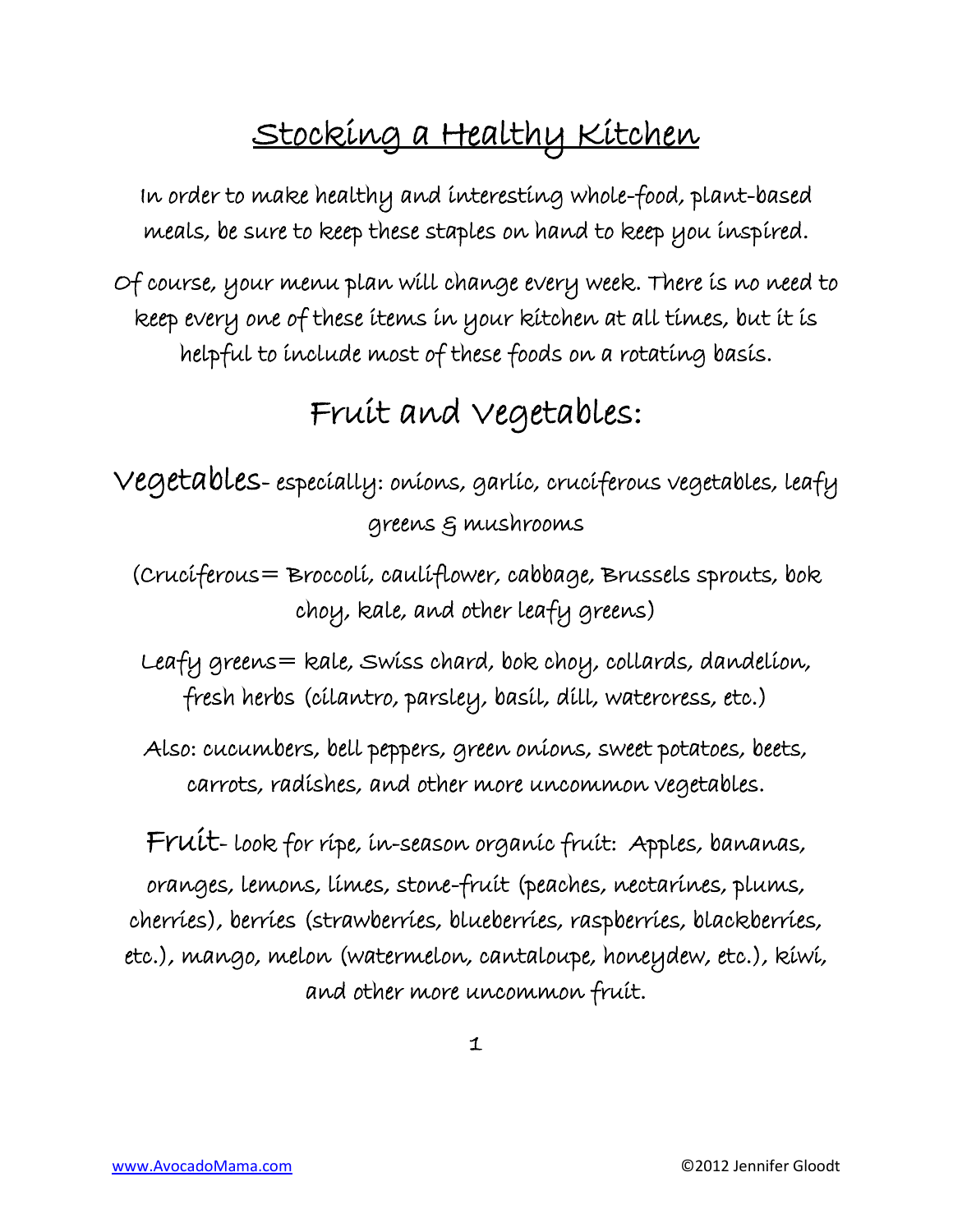#### Beans and Whole Grains:

Black beans, chickpeas (aka: garbanzo beans), lentils, split peas, pinto beans, etc. (canned or dry)

Quinoa, millet, amaranth, brown and wild rice, oats (old fashioned, steel cut, and/or whole oat groats)

## Spices and Seasonings:

Garlic powder, onion powder, Italian seasonings, paprika, turmeric, cumin, cinnamon, Celtic or Himalayan pink sea salt, no-salt seasoning, seasonal fresh herbs, and others you enjoy.

#### Raw Nuts & Seeds:

Almonds, walnuts, cashews, pecans, Brazil nuts, sunflower seeds, pumpkin seeds, hemp seeds, chia seeds, sesame seeds, flax seeds, etc.

#### Sea Vegetables:

Nori sheets, kelp powder/flakes, kombu, wakami, spirulina, chlorella, etc.

2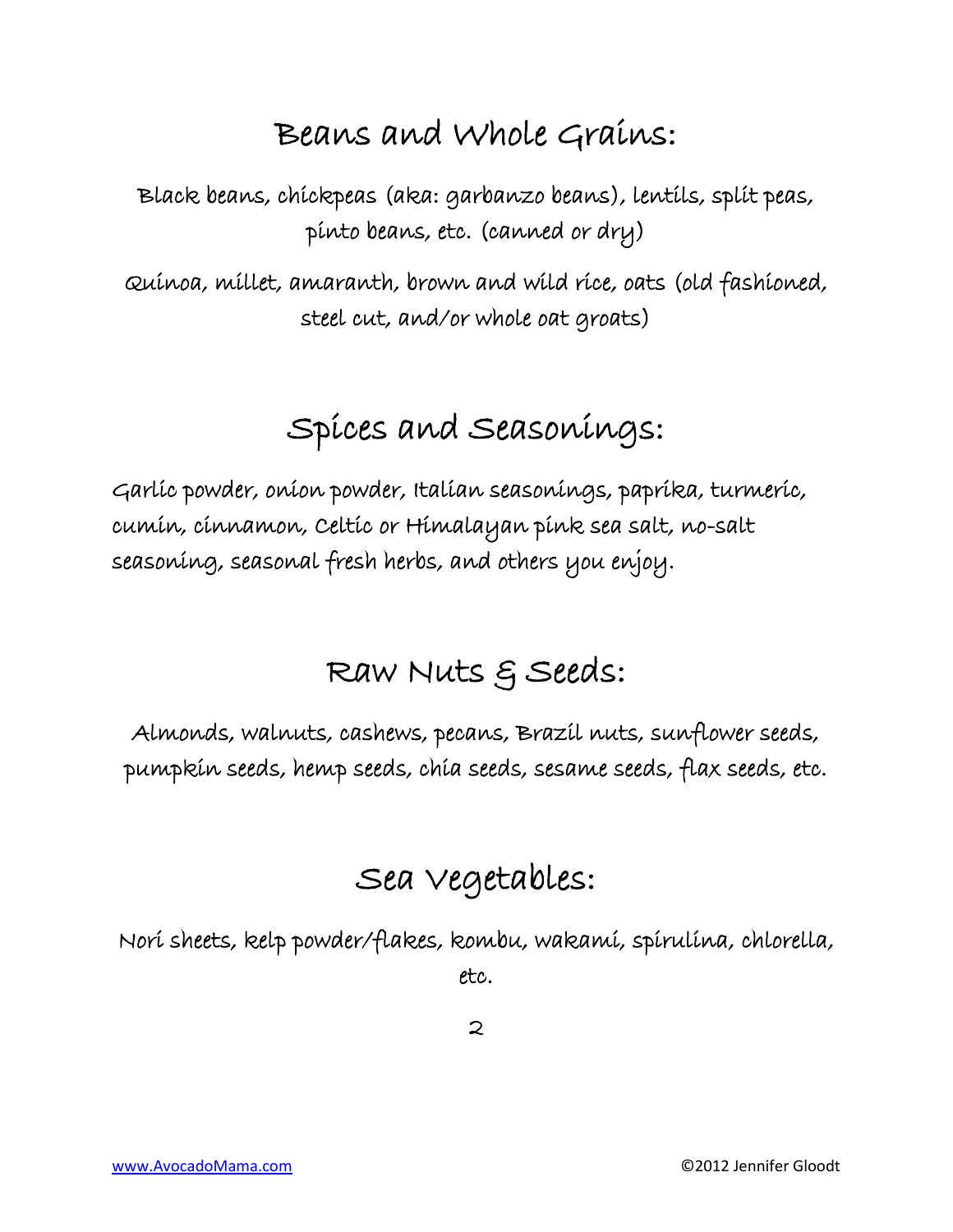# Other (optional) Items

Miso, tahini, organic wheat-free tamari, olives, organic dried fruit (without additives), dates, maple syrup, raw agave nectar, nutritional yeast, vanilla extract (without alcohol if available), applesauce, apple cider vinegar, organic virgin coconut oil, cold-pressed extra-virgin olive oil.

Also optional: whole-grain flour, almond flour, coconut flour, baking powder and baking soda, if you wish to bake.

## Foods to Avoid

#### Just say NO to GMO

Currently in the U.S., the most common genetically modified foods are: Zucchini, Cotton (seed oil), Canola, Aspartame, Dairy, Corn, Papayas, Sugar, Soy, Yellow Squash.

The only way to avoid GMO is to buy/grow ORGANIC.

#### Keep It Real

Avoid artificial ingredients- flavors, colors, chemicals, preservatives, and additives. Trans-fats and monosodium glutamate (MSG) are not your friends.

If it's difficult to pronounce, and you wouldn't eat it as a separate ingredient on its own… it's probably not good for you.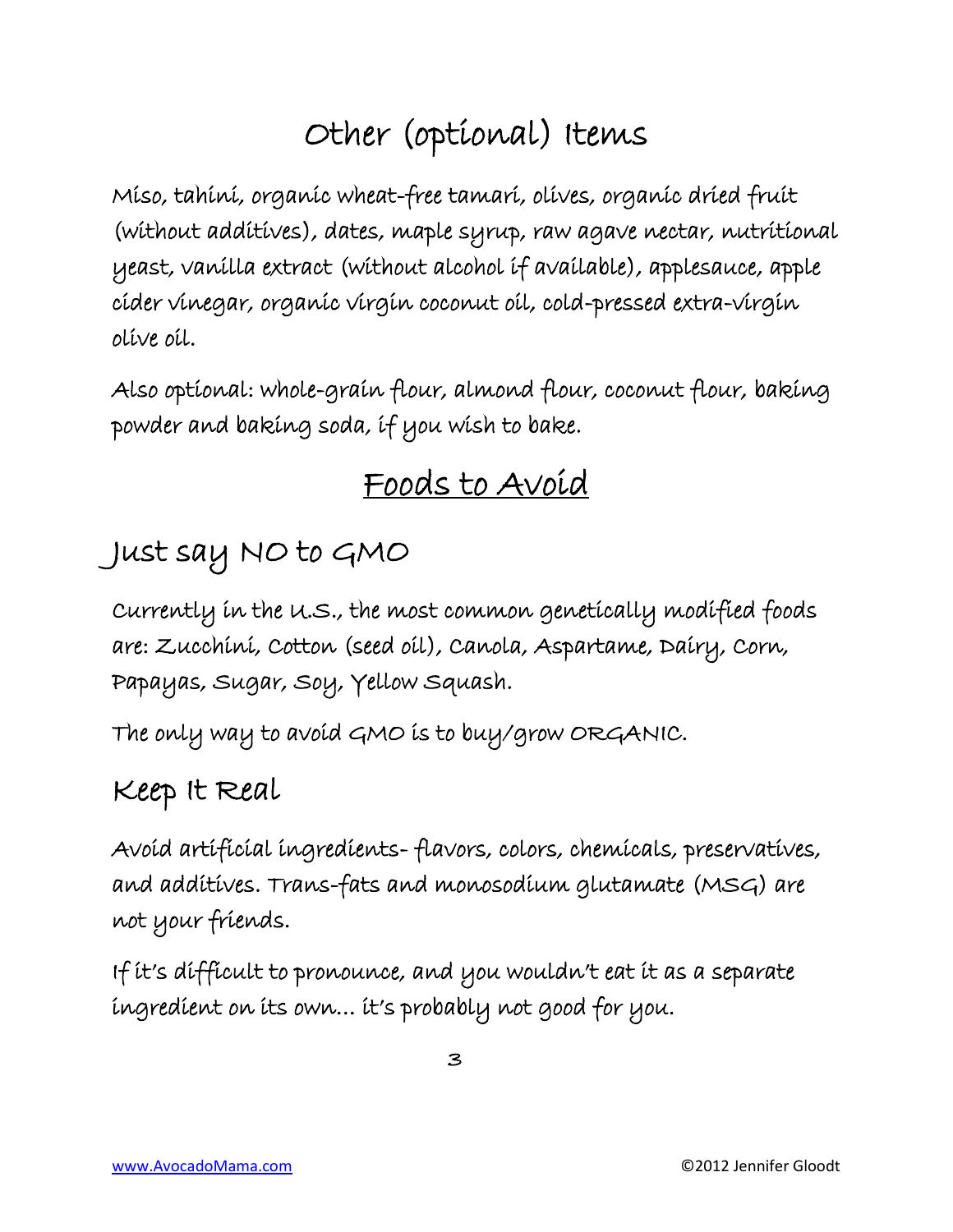#### Vegetable Oils

Canola, cottonseed, soybean, and corn oils are full of Omega-6 fatty acids. The Standard American Diet is already dangerously high in Omega-6. These oils are also genetically modified if conventional, and even the organic versions are highly processed. Heating these oils changes their composition and introduces dangerous free radicals when consumed. If you wish to use oil, look for cold-pressed extravirgin olive oil, hemp seed oil, flax oil, and sacha inchi oil (only use these unheated).

Virgin coconut oil is the only oil that is considered safe to use heated, as the oil is not damaged when heated at medium temperatures.

#### Sugar

At the very least, avoid processed white sugar, high fructose corn syrup, and artificial sweeteners such as aspartame, Splenda and Nutri-Sweet, etc.

The best choices for sweeteners are dates and stevia. Fresh and dried fruits are also good choices.

 Still processed, but decent choices are: maple syrup, coconut nectar, and raw agave nectar. Newer sweeteners are now on the market, but do your research before using any of them- even the "healthier" options that you'll find in health food stores. Xylitol is one example- and it is said to promote dental health, while being a 1:1 sugar replacement.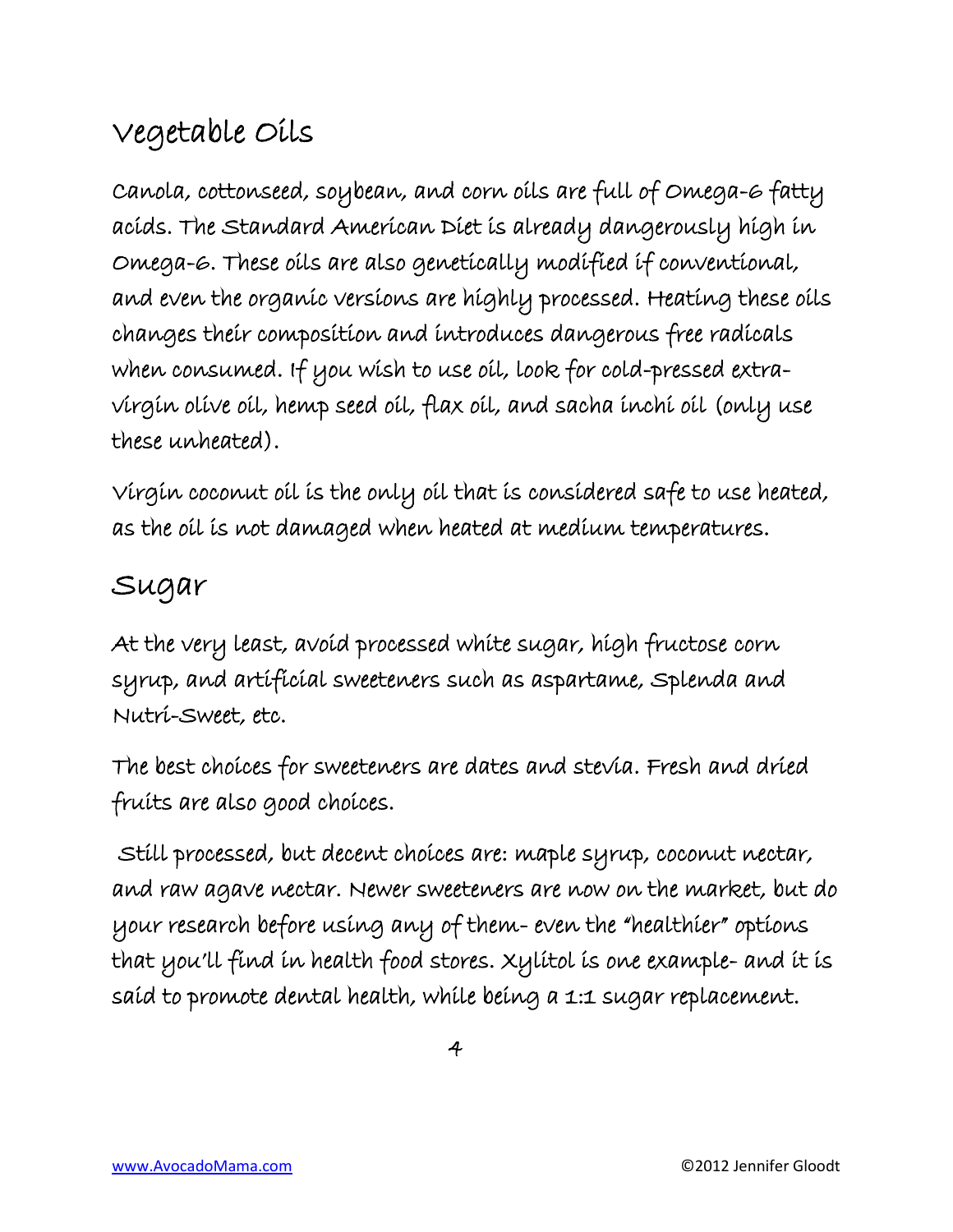#### Also Avoid as Much as Possible:

Processed meats and cheeses, processed junk food (packaged cookies, crackers, fried chips, etc.) These are not everyday foods- they are best avoided or only included on special occasions or holidays. There are healthier, more natural and organic versions of almost every processed food. Some may still be processed, but their ingredient lists are much shorter and healthier when used occasionally, and can help when transitioning to a healthier lifestyle.

READ THE LABELS! Remember, if you wouldn't eat the ingredients as separate foods on their own, they're probably not healthy.

NOTE: This may sound like a lot of foods to avoid, but there are many more foods to include, and endless ways to prepare them.

There are so many varieties of vegetables, fruits, whole grains, nuts, seeds, and sea vegetables that will keep you inspired and satisfied.

## Helpful Kitchen Tools

You can create delicious meals using only the most basic kitchen equipment, but you may want to have some specialty tools available for more variety and creativity.

\*8"-10" Chef's knife and small paring knife (or a good knife set that includes these) \*Vegetable peeler \*Garlic press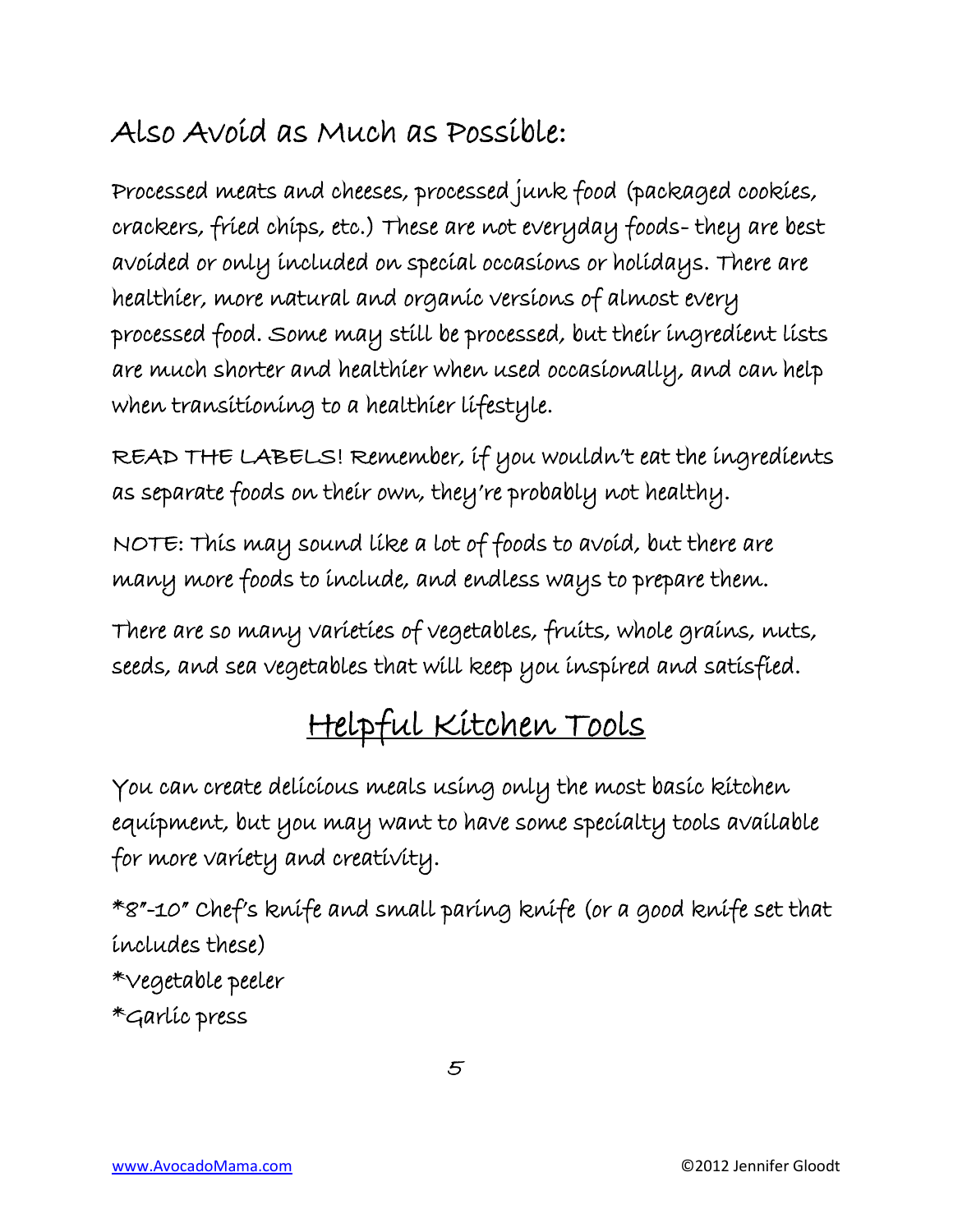\*Cutting boards (use separate boards for plant-based and animalbased foods to avoid cross-contamination)

\*Glass containers and jars for storing cold food, dry pantry items, and for soaking nuts and seeds.

\*Stainless steel , cast iron, glass, and certain ceramic pots and pans are the healthiest for cooking.

\*Food processor \*Blender

# Other Tips

Stainless steel and glass are the safest materials for water bottles.

It is best to avoid storing and cooking food and beverages in plastic containers and aluminum foil.

(Plastic= leaching chemicals & BPA. Aluminum=leaching metal)

# Safe Kitchen Cleaners

Vinegar: Mix equal parts vinegar and water for a safe all-purpose cleaner. You may wish to add drops of essential oils for a different scent. Some examples are tea tree oil, lavender, and eucalyptus.

Lemon: Use lemon juice to dissolve hard water stains and soap scum. You may also mix 1 part olive oil to ½ part lemon juice to use as a natural furniture polish. Lemon peels are also great at freshening up your garbage disposal!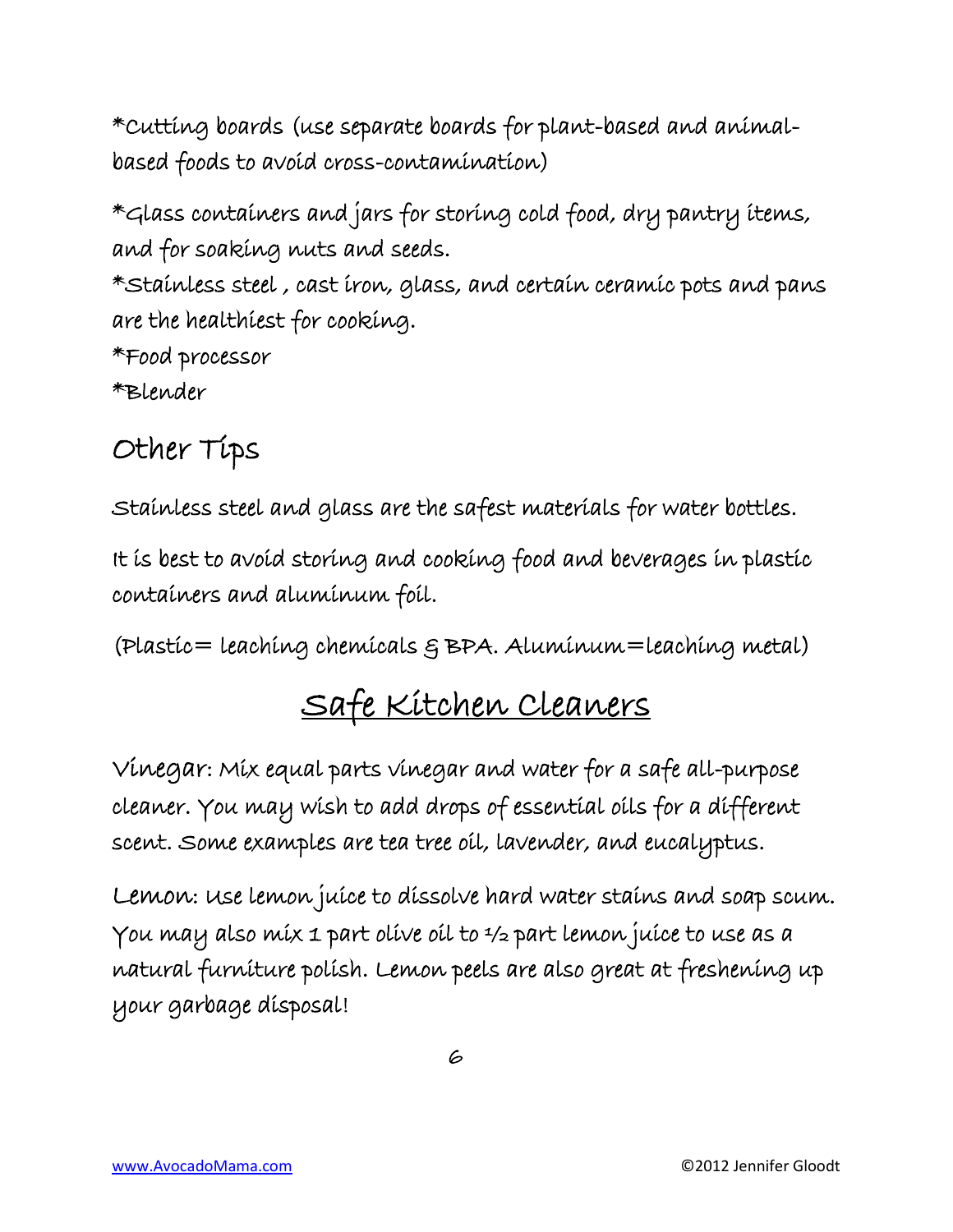Baking soda: Use baking soda as a scrubbing cleaner just as you would with commercial scrubbing cleaners. Baking soda is also a great deodorizer- add to garbage cans, refrigerators and freezers to absorb odors. Try mixing baking soda and lemon juice for a great bathroom scrub!

Fruit & vegetable wash: Mix 1 cup water, 1 cup vinegar, 2 TBS baking soda, and 2 TBS lemon juice. Mix will be fizzy at first. Store in a spray bottle to clean your produce.

## Food Sources

Choose organic whenever possible. Here are some ideas:

Farmers Markets: Many farmers markets include organic farmersjust ask, and they will tell you about their growing practices.

Conventional grocery stores: Organic produce is sprouting up all over the place- check your local grocery store to see if they are on board. If not, consider speaking with the produce manager to request more organics. Some grocery chains now carry many natural, organic staple items such as BPA-free canned unsalted beans and quinoa.

Health Food Stores: Depending on where you live, you can find organic produce and other items year-round at many health food stores such as Whole Foods Market, Fruitful Yield, and other independent stores.

Grow Your Own: Whether you live in a small apartment, or own a sprawling estate, you can grow at least some of your own food.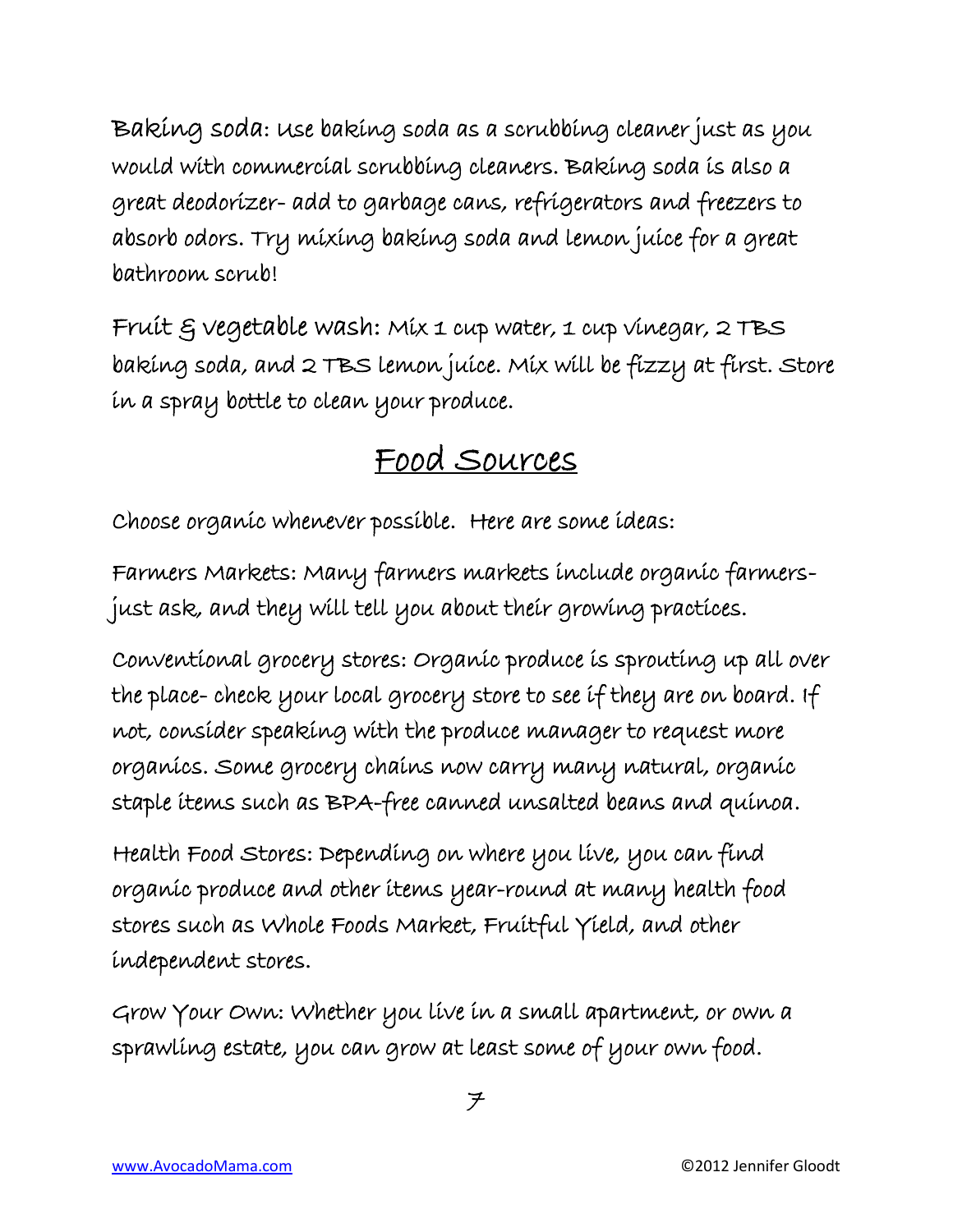Sprouts can be grown from seeds indoors. An herbal window garden is perfect in a small space. If you have some outdoor space to call your own, consider a square foot garden. With even more space, and depending on which climate zone you live in, you can create a garden of plenty to ensure you have fresh, local, organic produce to enjoy.

Online: Organic produce delivered to your home! Companies such as Door To Door Organics and Green Polka Dot Box offer reasonably priced organic produce delivery to your doorstep. This is a great option if you live in an area without much access to organics. There are also online stores that cater specifically to those looking to purchase vegan and/or raw food products. Check out Vegan Essentials, The Raw Food World, and Amazon online for an excellent array of healthier food products.

8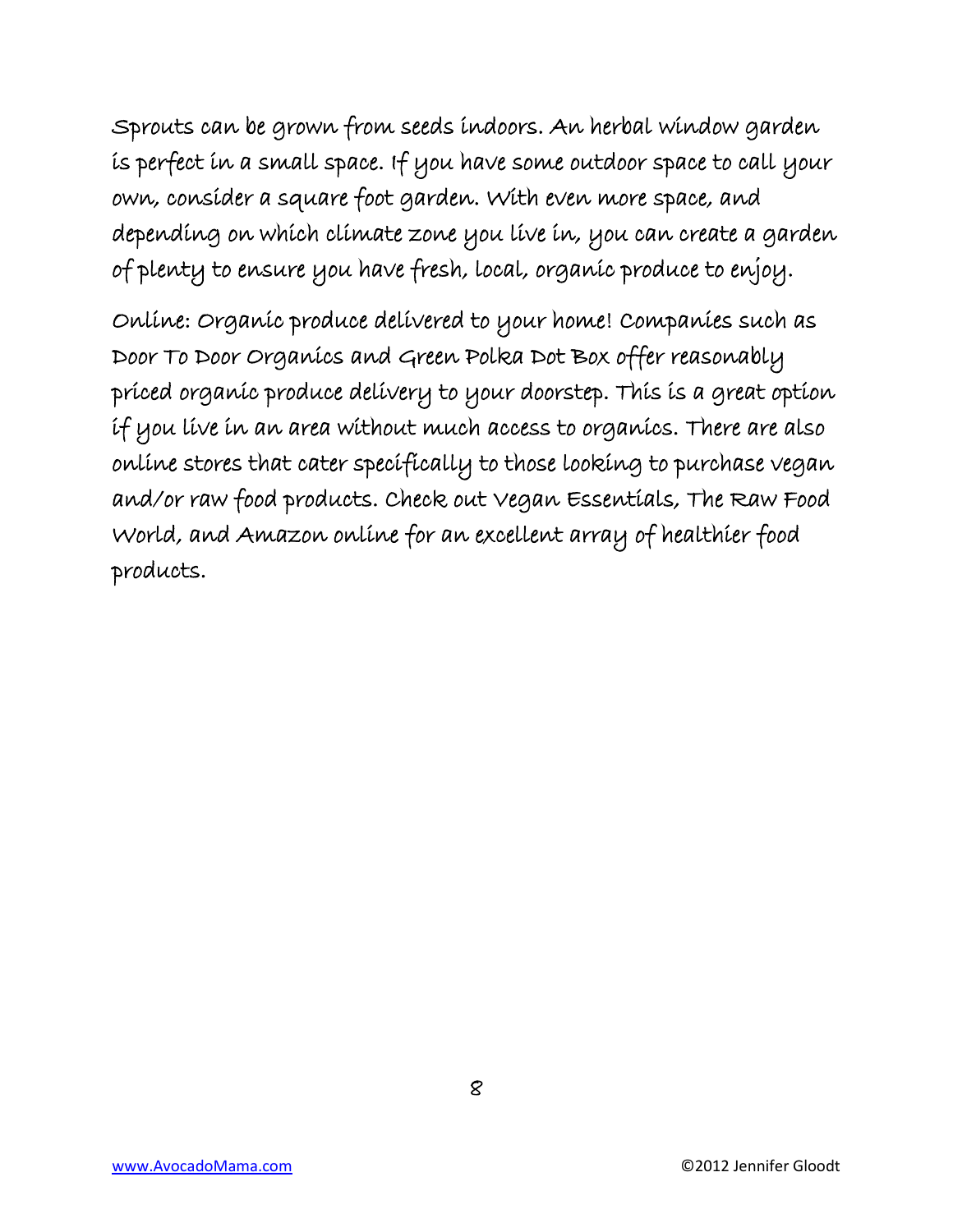#### Books and Movies

There are many inspiring books and movies available to help you discover and follow your path to good health and conscious living. Here are some that I have found to be helpful:

#### Books Movies

| Diet For A New America-John Robbins   | Food Matters                          |
|---------------------------------------|---------------------------------------|
| The Food Revolution - John Robbins    | Forks Over Knives                     |
| Eat To Live-Dr. Joel Fuhrman          | Vegucated                             |
| Disease-Proof Your Child-Dr. Joel     | Earthlings                            |
| Fuhrman                               |                                       |
| Super Immunity-Dr. Joel Fuhrman       | Hungry For Change                     |
| Prevent and Reverse Heart Disease-Dr. | Fat, Síck, and Nearly Dead            |
| Caldwell Esselstyn                    |                                       |
| The China Study- T. Colin Campbell    | The Get Healthy Now! series of videos |
| The World Peace Diet- Will Tuttle     | Eatíng                                |
| The Engine 2 Diet-Rip Esselstyn       | Raw For 30 Days                       |
| Green For Life- Victoria Boutenko     | Peaceable Kingdom                     |
| The McDougall Program-Dr. John        |                                       |
| McDougall                             |                                       |
| Crazy Sexy Cancer- Kris Carr          |                                       |
| Program For Reversing Diabetes-Dr.    |                                       |
| Neal Barnard                          |                                       |